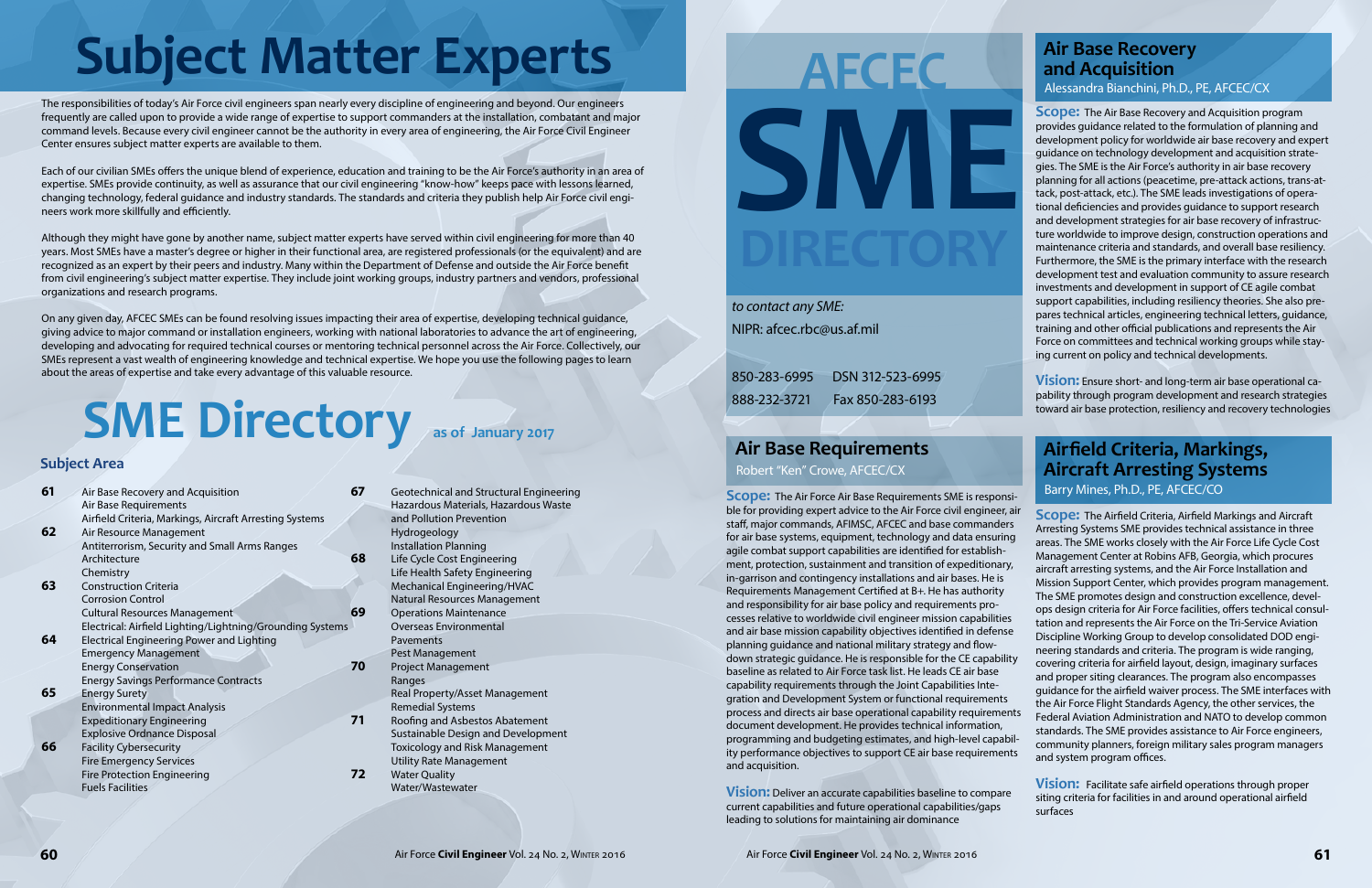**Scope:** The Air Resource Management program promotes air quality compliance excellence, develops execution policy/guidance, offers technical consultation/advice and tracks regulatory compliance. The program provides the compliance tools, technical resources, expertise, process flow charts, playbooks and techniques to achieve regulatory compliance with the Clean Air Act. In addition, the program assists installations in determining the most relevant air quality standards and implementing the most efficient and effective management approaches. ARM aids in evaluating air quality compliance through annual air emission inventories, greenhouse gas inventory reports, compliance certifications, training and assistance with the permitting, air quality impact analysis and general conformity processes. The program executes an effective and sustainable dual Deming cycle (Plan-Do-Check-Act) approach for both long- and short- term continuous quality improvement in regulatory risk reduction, personnel proficiency and contingency planning. The program strategically executes guidance/policy interventions that mandated effective permit compliance and recordkeeping procedures. The program also identifies new/evolving air-quality requirements.

**Scope:** The Antiterrorism program provides guidance and criteria on facility security engineering to mitigate the risk from terrorist attacks and protect Air Force assets. The SME manages the program; promotes site planning, design and construction compliance; develops design criteria; offers technical consultation; provides experience; and represents the Air Force on the Tri-Service Security Engineering Working Group developing DOD engineering standards and criteria for facility antiterrorism mitigation. The program covers both garrison and expeditionary requirements. Security engineering encompasses a wide range of threats, including explosive devices, direct- and indirect-fired weapons, airborne hazards, forced entry and surveillance. The SME also manages Air Force small arms range design and construction criteria and standard facility drawings. The small arms range SME works in collaboration with the Air Force Security Force Center and the Air Force Medical Support Agency to review the design of all new and rehabilitated ranges and to maintain safe operations of Air Force ranges.

**Vision:** To protect the Air Force mission by enhancing natural infrastructure resources through regulatory compliance, risk minimization, professional competency and pursuing emissions reduction

**Scope:** The Architecture program provides guidance on facility architecture, interior design, landscape architecture and sustainability, as well as tools, resources, expertise, processes, technical information and techniques to achieve design excellence in these areas. The Architecture SME is responsible for program guidance, policies, promotion and implementation. The SME develops design criteria for Air Force facilities and represents the Air Force on DOD and technical panels, such as the Tri-Service Architecture Discipline Working Group under the Unified Facility Criteria program. The SME works with the career field manager on mentoring, training, education, recruitment, retention and professional registration opportunities. The SME also manages design standards, accessibility and design technology issues.

**Scope:** The Chemistry program promotes the acquisition of defensible quality data by providing guidance on chemistry practices and quality systems and supplementing with training, consultative expertise and other specialized technical information to support environmental restoration goals and objectives. The Chemistry SME is responsible for the advocacy and implementation of environmental data acquisition policies and for oversight of the design, planning, implementation and review of environmental quality systems, including life-cycle project planning, data collection and review and technical consultation. The SME represents the Air Force on tri-service and interagency workgroups and committees — such as the DOD Environmental Data Quality Workgroup and the Intergovernmental Data Quality Task Force — developing standards of chemistry practice of interest to the Air Force and the DOD. The SME provides Air Force oversight for the DOD Environmental Laboratory Accreditation Program to ensure analytical testing consistency and compliance with the DOD Quality Systems Manual.

**Vision:** Promote good chemistry practices and systematic project planning in the acquisition of quality data to support defensible decision-making

**Vision:** Improve protection against terrorism for DOD personnel and other assets with enhanced planning and design standards in new and existing facilities

**Vision:** To facilitate and advance the confluence of architects', interior designers' and landscape architects' skills, knowledge, creativity, commitment, vision and resources to promote and sustain design excellence of Air Force facilities

**Scope:** The program comprises three broad categories: prehistoric and historic archaeology; historic buildings and structures; and American Indian tribal issues (including those of Native Alaskans and Hawaiians). The SME is responsible for program guidance, policies, promotion, assistance and implementation of and adherence to the National Historic Preservation Act; the Archaeological Resources Protection Act; and the Native American Graves Protection and Repatriation Act, among others. The SME oversees and directs the Air Force CRM Program, including organizing an annual Air Force CRM workshop; chairing the Cultural Resources Panel; developing and updating AFIs (e.g., 90-2002, "Air Force Interactions With Federally Recognized Tribes" and AFI 32-7065, "Cultural Resources Management"); managing the cultural resources eDASH page and playbook; and collecting, compiling and reporting CRM and Native American data required by air staff, the Department of Defense, the Department of Interior and Congress. The SME represents the Air Force on a variety of DOD and other federal agency working groups, committees and teams.

**Vision:** Increase mission capacity on bases and ranges by creative compliance, accurate inventories, expert planning and engagement with stakeholders and commanders

**Scope:** The SME ensures technical references comply with current National Fire Protection Act, National Electric Code, DOD, Air Force and other guidance and provides technical information to installations and commands to assist with system design. The SME reviews designs within the electronic controls realm and provides comments. The SME remains current on new technology and decides when this technology is reliable enough and maintainable enough for Air Force use. The SME provides interpretation of all AFIs and UFCs within controls topics and directs the focus of the bases to intent rather than meeting a checklist. The SME is a member of NFPA 780 Lightning Protection Committee and represents the AF during the threeyear process of developing updates. The SME also represents the U.S. on several NATO panels and working groups and on the ASIC Agile Combat Support Working Group, ensuring that NATO and ASIC bases meet, as closely as possible, the standards of the Air Force.

**Scope:** The SME focuses on preventing and mitigating material deterioration of facilities and infrastructure by addressing the four areas of corrosion control: cathodic protection, protective coatings, industrial water treatment and design/material selection. The SME represents the Air Force on the Department of Defense Corrosion Prevention and Control Working Integrated Process Teams, which develop criteria, tools and training to prevent and mitigate corrosion degradation of DOD assets to include facilities and infrastructure. The SME is also the Air Force Facilities and Infrastructure representative on the AF Corrosion Prevention and Control Working Group, which researches, predicts and prevents corrosion while managing corrosion-related strategies for acquisition, construction and maintenance of equipment, weapons, facilities and infrastructure. The working group identifies pervasive corrosion issues, provides advocacy within member organizations and monitors corrosion activities related to safety, cost and system availability. The ultimate outcomes of the group's activities are enhanced systems safety, higher systems availability and lower operating costs. **Scope:** The Air Force Construction Criteria program encompasses technical development, implementation and problem resolution for programming, design and construction of Air Force facilities. The SME serves as the Air Force's final technical authority for matters relating to construction criteria. These criteria include, but are not limited to, government/agency policies; laws and regulations; Unified Facility Criteria; and various building codes. The SME represents Air Force interests on numerous committees and working groups, including the Coordinating Panel for Unified Facility Criteria and the Board of Direction for the Whole Building Design Guide. The SME provides implementation guidance on new construction techniques and technologies, and the introduction of such technologies to the Air Force. The Construction Criteria SME is responsible for technical matters concerning overall building construction and how best to integrate various systems into single projects. **Vision:** Increase construction criteria knowledge and main-

> **Vision:** Provide new technologies, training, updated policy and accurate requirements identification to mitigate and prevent corrosion degradation of facilities and infrastructure

> **Vision:** Familiarize Air Force personnel with concepts of equivalency and intent, and remove focus from checklists that create unnecessary expense and work

tain continuous process improvement to better identify and evaluate Air Force construction criteria

## **Air Resource Management**

Francisco Castaneda III, PE, AFCEC/CZ

## **Antiterrorism, Security and Small Arms Range** Jeff Nielsen, PE, AFCEC/CO

#### **Architecture** Randall L. Lierly, RA, AFCEC/CF

#### **Chemistry** G. Cornell Long, AFCEC/CZ

## **Corrosion Control** Robert J. "Bob" Evans Jr., AFCEC/CO

## **Cultural Resources Management**

James D. Wilde, Ph.D., Registered Professional Archaeologist, AFCEC/CZ

**Electrical: Airfield Lighting/ Lightning/Grounding Systems** Joanie Campbell, PE, AFCEC/CO

## **Construction Criteria**

David M. Duncan, RA, LEED AP, AFCEC/CF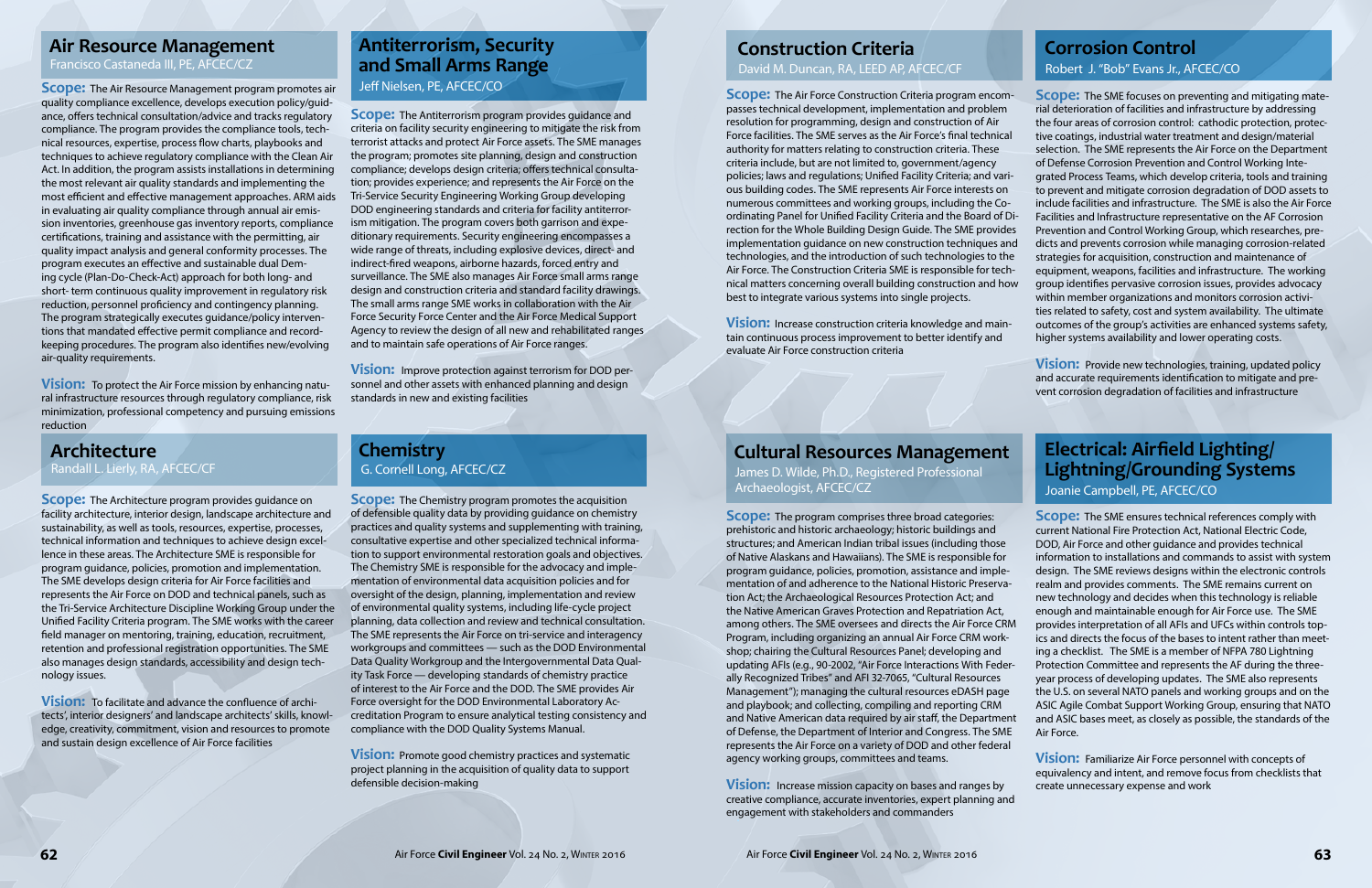**Scope:** The SME delivers guidance on electrical power supply and distribution; energy security, lighting and controls; stationary battery rooms; emergency and standby generators; interior and exterior electrical systems; and electrical safety. The program is wide-ranging, covering many aspects of conventional facility design, repair, operation, maintenance and electrical safety. The SME manages the program, promotes design and construction excellence, develops design criteria for Air Force facilities, offers electrical technical consultation, provides experience and represents the Air Force on the Tri-Service Electrical Working Group. The working group develops unified DOD engineering standards and criteria for facilities and infrastructure with authority over electrical code issues in the U.S. Central Command area of responsibility.

**Scope:** The Emergency Management program provides emergency management and chemical, biological, radiological, nuclear defense guidance, policy, training products and logistical support to Air Force installations worldwide. The main mission of EM and CBRN personnel is saving lives while minimizing the loss or degradation of resources to continue, sustain and restore combat support operational capability in an "all-hazards" physical threat environment. The ancillary missions of the program are to support homeland defense operations and to provide support to civil and host-nation authorities. The program incorporates in-garrison and deployed forces' crossfunctional actions to implement integrated homeland defense, medical, CBRN, antiterrorism, force protection and crisis and consequence management operations and requirements.

**Vision:** Facilitate and advance the confluence of electrical engineering skill, knowledge, creativity and commitment to promote and sustain facility design excellence

**Vision:** Ensure the Air Force has a single, integrated "allhazards" program that effectively and efficiently protects the Air Force community and mission capability; leveraging joint, interagency and civilian capacity as necessary while ensuring continued operational capability

**Scope:** As the DOD's largest energy consumer, the Air Force has an obligation to taxpayers to proactively manage energy and water consumption and apply sound engineering practices to minimize use while assuring mission readiness. The Energy Conservation SME provides expert engineering solutions, enabling installations to reduce and conserve critical commodities through promulgation of energy conservation opportunities and implementing new and innovative technologies and programs. The SME also provides expert oversight and management of programs designed to reduce energy and water consumption, such as resource efficiency managers and deployment of the AF Advance Meter Reading System. The SME provides expertise for all levels of project and policy implementation, training and assistance to improve energy performance, serves on interagency working groups and provides technical support with energy- and water-efficient products and renewable energy technology.

**Vision:** Ensure Air Force installations worldwide emphasize energy and water conservation through innovative engineering, while maintaining mission readiness

**Scope:** The Air Force is DOD's largest energy consumer and has an obligation to reduce energy, water and petroleum use, as well as greenhouse gas emissions. ESPC/UESCs are a partnership between a federal agency and an energy service company or utility provider. The ESPC/UESC SME delivers guidance to Air Force bases on development of third-party financed energy savings contracts. These complex projects require energy conservation measures that will generate sufficient energy cost savings to pay for the project over the term of the contract. This requires an unbiased adviser who guides the base acquisition team through the ESPC/UESC process. The SME provides expertise for all levels of project and policy implementation, training and assistance to ensure compliance with energy performance, assistance on interagency working groups, technical support with energy- and water-efficient products and renewable energy technology. In summary, the SME assists Air Force bases in meeting energy-related goals and provides energy leadership.

**Vision:** With a national energy security focus, SMEs ensure ESPC/UESCs emphasize energy conservation, renewable energy and deployment of emerging energy technologies.

**Expeditionary Engineering NEW!** 

**Scope:** The Environmental Impact Assessment program provides enterprisewide guidance, tools and execution support to ensure adequate evaluation and consideration of environmental impacts during the federal decision-making process. The subject matter expert is the Air Force's authority on environmental impact assessment for Air Force actions in the U.S. and abroad. The SME serves as the senior consultant on issues related to the execution of the environmental impact analysis process. The SME conducts policy reviews, prepares technical articles and presentations, develops training and guidance, and represents the Air Force on committees and technical working groups while staying current on policy and technical developments. The SME provides guidance to Air Force personnel and organizations on EIAP execution in support of critical Air Force projects. **Scope:** Energy resiliency means the ability to prepare for and recover from energy disruptions that impact mission assurance on Air Force installations. As one of three cornerstones to the Air Force – mission assurance through energy assurance – energy surety is vital to the launch and recovery of air and space vehicles and conducting cyber and space operations. The scope of energy resiliency includes properly reporting, tracking and maintaining information on Air Force installation utility distribution system outages; identifying and mitigating single points of failure and infrastructure maintenance issues within those distribution systems through a comprehensive Installation Energy Master Plan; and finally, consulting with the Air Force Office of Energy Assurance, which executes resilient energy projects that leverage clean and cost-effective technologies.

## **NEW!** Energy Savings **NEW! Performance Contracts** Michael Giniger, PE, AFCEC/CN

**Scope:** Executes and implements established policy on the use and management of assigned civil engineer forces supporting the total force posture (Air National Guard, Air Force Reserves and active duty). Participates in broad and extensive studies in the management, administration and technical and professional direction of all functions, which include worldwide readiness training; readiness program policy implementation and guidance; military mobile force structure, contingency and wartime operations planning; civil engineer wartime equipage; civilian wartime force posture; and exercise, contingency deployment support and readiness-related asset management principles. Applies Air Force and joint military combat support experience to plan, organize and determine the necessary policies, regulations, directives, programs, doctrines and procedures for the establishment and maintenance of assigned major Air Force programs (e.g. Prime BEEF and RED HORSE).

**Vision:** Provide best tools and practices to organize, train and equip innovative Airmen engineers to accomplish Air Force missions in support of our warfighters enhancing air, space and cyberspace operations across the globe

**Scope:** The Air Force Explosive Ordnance Disposal SME advises senior leaders on the development, sustainment and strategic direction of the EOD program, while providing mentorship to EOD Airmen across the enterprise. Provides executive management, planning, programming and technical expertise in all areas of EOD readiness, support to civil authorities, homeland defense and combat operations, force protection, range activities and research, development, test and engineering efforts.

The SME is responsible for oversight and development of EOD tactics, techniques and procedures, and is the final authority for technical issue resolution. Advises on requirements to integrate EOD response to weapons of mass destruction, nuclear, unexploded explosive ordnance and counter-improvised explosive device emergencies to support installation commanders' singleintegrated response programs. Represents the Air Force as adviser to the Department of Defense Operational Environmental Executive Steering Committee on Munitions, DOD Explosive Safety Board and other joint and national level committees developing DOD and industry EOD and unexploded explosive ordnance standards.

**Vision:** Enable all-hazard EOD response across the full-spectrum of military operations, leveraging innovative technologies and employing highly trained Airmen

**Vision:** Ensure timely support of Air Force mission requirements and better, more informed decision-making through focused and disciplined execution of EIAP



**Vision:** Enable, maintain and support Air Force missions with 21st century cyber-secure, cost-effective and resilient energy systems

## **Electrical Engineering Power and Lighting**

Rexford Belleville, PE, AFCEC/CO

## **Emergency Management**  Mike Connors, AFCEM, AFCEC/CX

## **Energy Conservation**

F. Paul Carnley, PE, AFCEC/CE

Gregory A. Cummings, AFCEC/CX

## **Explosive Ordnance Disposal** John Olive, Ph.D., AFCEC/CX

## **Environmental Impact Analysis**

Michael Ackerman, AFCEC/CZ

## **Energy Surety**  Tarone Watley, MBA, PE, Security +, AFCEC/CO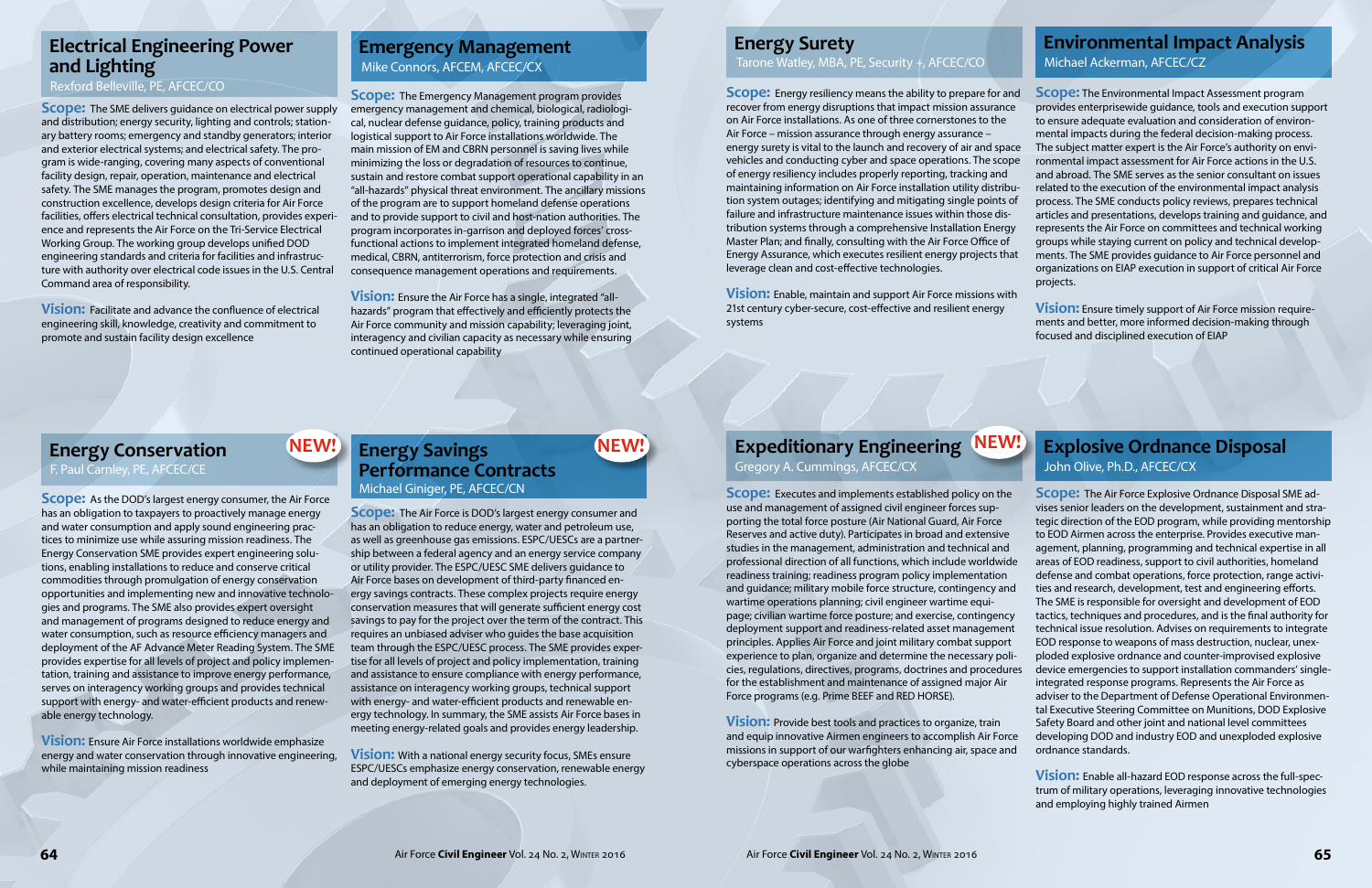**Scope:** Cybersecurity is a requirement for all Air Force information technology systems, including control systems and platform IT. The SME provides technical support that bridges the civil engineer facilities community and its requirements as an IT service user with the DOD IT community and its requirements as a service provider. The SME provides guidance to all levels of Air Force leadership with strategic efforts that enable facilityrelated cybersecurity to the DOD, Air Force, and Air Force civil engineer community; provides technical support to incorporate facility-related cybersecurity requirements into the products of AFCEC directorates; inform AFCEC and AF civil engineer squadrons of industry best practices, impact of new technologies and their security vulnerabilities and the current industry efforts to secure control systems. The SME also supports initiatives and efforts to secure funding and policy guidance for an enterprise strategy that brings cybersecurity and its culture into the AF

**Vision:** Enable cybersecurity within the Air Force civil engineer community through guidance, technical support and the advocacy of resources

**Scope:** The Fire Emergency Services SME develops policy guidance and training products and provides logistical support with the primary mission of saving lives, property and the environment from the effects of fires, hazardous materials, weapons of mass destruction and natural or man-made disasters. In addition, firefighters stabilize and mitigate an incident or event to sustain and restore combat support operational capability at all Air Force installations worldwide. The SME serves as the chairman of the North Atlantic Treaty Organization Crash Firefighting Rescue Panel and as a principal member of the national consensus code and standard writing committees that develop National Fire Protection Association standards. The SME helps manage and execute the fire vehicle modernization program and coordinates with the career field manager on recruiting, training, educating and retaining personnel. The SME also manages and maintains program accreditation for the DOD Fire and Emergency Services Certification System.

**Vision:** Build America's premier fire and emergency services capability to save lives, property and protect the environment

**Scope:** The Fire Protection Engineering SME recommends policy, provides guidance and coordinates the exchange of information on all matters related to fire protection engineering management throughout the Air Force. The SME ensures effective programs to support mission continuity and provides operational and maintenance guidance. The SME represents the Air Force on the DOD Fire Protection Engineering Working Group to develop consolidated technical criteria and on the Technical Support Working Group subgroup for fire protection features. The SME works closely with contract support activities to ensure that contract templates adequately address installation needs and with career field managers to support expeditionary and force projection initiatives. The SME is a principal member of the national consensus code and standard writing committees that prepare the standards for airport facilities, gaseous fire extinguishing systems and foam-water fire extinguishing systems.

**Scope:** The Air Force Hazardous Materials Management, Hazardous Waste and Pollution Prevention programs provide the capability to identify, authorize and track the full life cycle of hazardous chemicals across the Air Force to meet regulatory reporting and achieve environmental risk reduction. Hazardous materials and hazardous waste data are used to support compliance with Clean Air Act and Resource Conservation and Recovery Act requirements. The HM program also authorizes and tracks hazardous chemicals to meet executive order requirements for the Emergency Planning and Community Right-to-Know Act. The SME guides the HM program, promotes RCRA compliance excellence, develops implementing criteria/ guidance, offers technical consultation/advice and tracks compliance and trends necessary to increase efficiencies and enhance mission capability. The SME also represents the Air Force on industry and DOD and other federal panels, chairs the Air Force Hazardous Material and Hazardous Waste Panel and sponsors and advocates for research and development projects and regulatory/industry partnerships.

**Vision:** Air Force will lead the nation in criteria for fire alarm systems, hangar fire suppression systems and firefighter training facilities

**Scope:** The Fuel Facilities SME provides tools, technical consultation, information and techniques for storing, distributing and dispensing aviation and ground fuels. This includes transfer piping, above- and underground storage tanks, pressurized hydrant fueling systems and vehicle service stations. The SME represents the Air Force on the DOD Fuels Facility Engineering Panel, comprising senior technical engineers of each service and the Defense Logistics Agency. The panel develops and updates standardized criteria, construction specifications and designs across the DOD. Additionally, the SME is the head of the U.S. delegation to the NATO Petroleum Handling Equipment Working Group responsible for developing and updating NATO standardization agreements for fuels infrastructure and equipment. Additionally, the SME is responsible for natural gas systems, including on-base pipeline infrastructure and back-up systems, facility plumbing systems, systems for potable water, venting and wastewater systems in a facility from the facility entrance or backflow preventer. Finally, the SME is responsible for vertical transportation equipment including elevators, escalators and cranes.

**Vision:** Provide premier engineering expertise to ensure excellence in design, construction and maintenance of Air Force flight and ground fuels facilities

**Vision:** Provide hazardous chemical data supporting the authorization, use, disposal, treatment and reporting for all hazardous chemicals required to meet mission requirements

**Scope:** The Hydrogeology program integrates installations' geological and hydrological natural resources into natural infrastructure asset management plans. The SME serves as AFCEC's technical authority for remedial investigation, which includes providing tools, resources, expertise, processes, technical information and techniques to help remedial project managers make informed decisions at contaminated Air Force sites. The SME is responsible for overall program guidance, promotion and implementation and supports Air Force and DOD leaders on geology and hydrology matters. The SME also manages the Conceptual Site Model Program and provides leadership for site characterization and development of initial exit strategies. The SME oversees field activities and background studies for metals and emerging contaminants, and provides services for fate and transport, reviews and project validation. The SME mentors, trains and guides Air Force project managers and asset management environmental professionals, and advises the CE career field program on education, recruitment, retention and professional registration opportunities. **Scope:** The Air Force planning program leverages adaptive reuse, new development and advanced planning concepts to enhance infrastructure performance and capability while maintaining the balance of essential services, reduced resource consumption and livability. The Installation Planning SME manages the installation planning program, which provides Air Force policy, guidance and technical assistance for enterprise and base comprehensive planning. This includes research and technical analysis to provide the tools, expertise, policy and procedures to achieve sustainable and mission-ready installations. The SME also provides technical support to planners and various stakeholders at the DOD, Air Staff, AFIMSC and major command levels; and represents the Air Force with public agencies, industry and base planning stakeholders. The SME develops Air Force policies and guidance to implement federal and DOD regulations. The planning career field manager and the SME mentor develop training and professional certification opportunities. The SME is extensively involved with AFIMSC transformation and the overall integration of strategic objectives with enterprisewide and base comprehensive planning.

**Vision:** Ensure that asset management divisions have an effective, efficient and reliable resource to provide critical geological and hydrological consultation for an installation's natural infrastructure **Vision:** Guide planning to maintain capabilities and enhance infrastructure through development and resource conservation to achieve the vision for right-sized installations

**Scope:** The Geotechnical and Structural Engineering SME provides guidance on facility geotechnical and structural design. The SME interprets and contributes to the development of design criteria for Air Force facilities, offers geotechnical and structural engineering technical consultation, provides structural engineering experience and represents the Air Force on the tri-service Geotechnical and Structural Discipline working groups to develop consolidated DOD engineering standards and criteria. The Geotechnical and Structural engineering programs are wide-ranging, covering conventional facility design, seismic engineering and structural hardening. The SME was recently appointed as the seismic safety coordinator for the Air Force and assists with the bridge inspection and dam inspection programs. The SME is a member of the American Concrete Institute and the Interagency Committee on Seismic Safety in Construction.

**Vision:** Represent the Air Force in all aspects of geotechnical and structural engineering to promote and sustain design excellence of Air Force facilities

## **Geotechnical and Structural Engineering**

Robert Dinan, PhD, PE, AFCEC/CO

## **Facility Cybersecurity**

Timothy Nauman, AFCEC/CO

## **Fire Emergency Services** Vacant, AFCEC/CX

## **Fire Protection Engineering**

Michael D. Six, PE, AFCEC/CO

#### **Fuels Facilities** Stephen M. Day, PE, AFCEC/CO

#### **Hazardous Materials, Hazardous Waste and Pollution Prevention** Kevin G. Gabos, CIH, AFCEC/CZ

John Gillespie, AFCEC/CZ

## **Installation Planning**

Vacant, AFCEC/CP

## **Hydrogeology**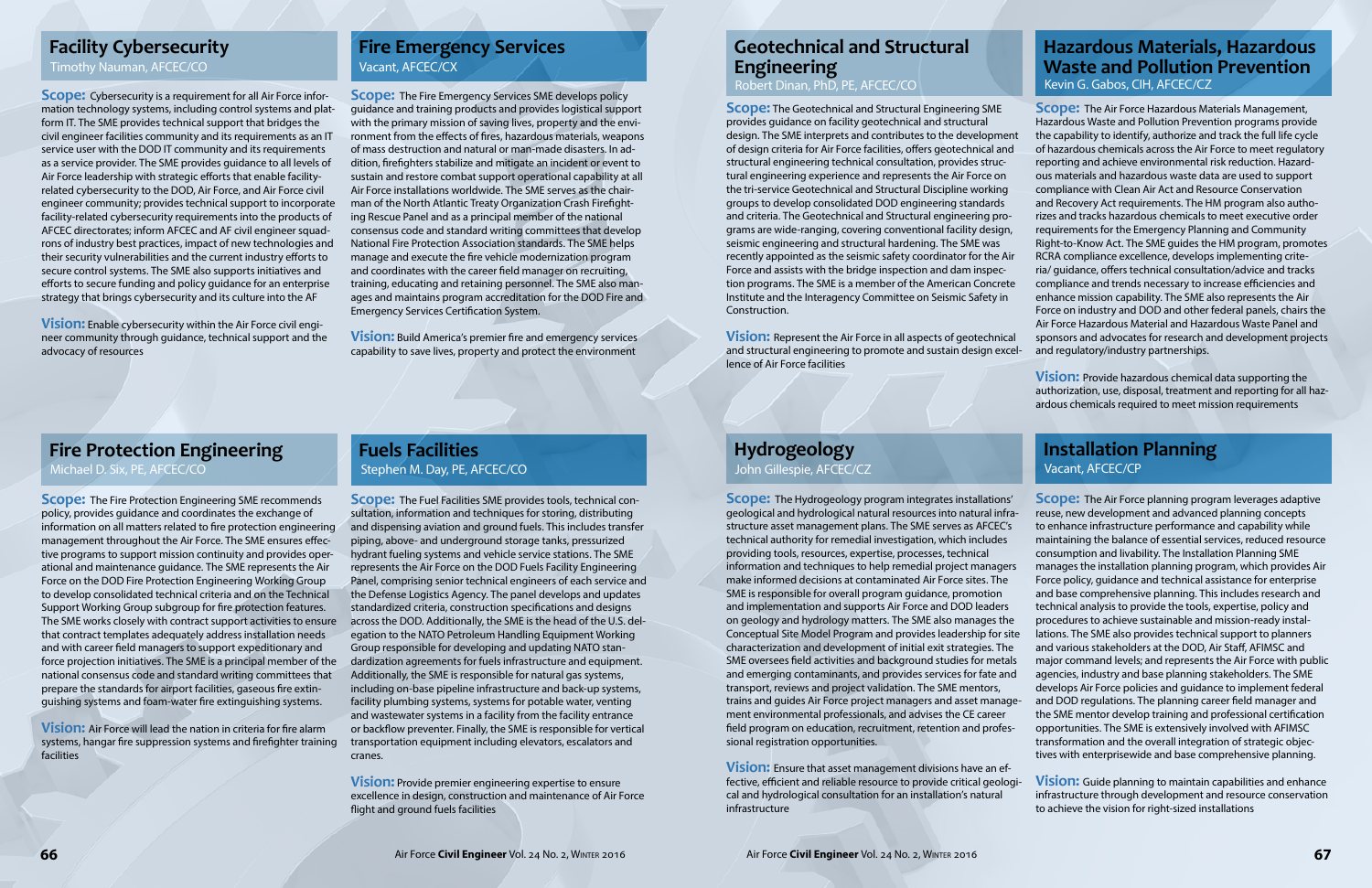**Scope:** The Life Cycle Cost Engineering SME delivers guidance on detailed cost estimating, economic analysis, life-cycle costing, plant replacement value, area cost factors, requirement and management plans and cost modeling. The program is wide-ranging, covering aspects from military construction project programming and design and construction cost estimating to facility sustainment, restoration and modernization forecasting. The SME researches requirements and develops tools for infrastructure and facility systems; participates in development of non-Air Force (e.g., DOD or commercial) criteria with potential impacts to cost engineering programs; and reviews existing programs for adequate Air Force direction. Additional responsibilities include mission support and effectiveness, the reviews of new regulatory requirements, as well as the latest technological developments. The SME represents the Air Force on the Tri-Service Cost Engineering Committee to develop area cost factors and unit cost guidance. The SME is launching the recently CE Board-approved Cost Estimating Improvement Program, which has new requirements for training and certification in the use of cost-estimating tools.

**Vision:** Facilitate cost-engineering skill, knowledge, creativity and commitment to promote and leverage current technologies for facility design and sustainment excellence

**Scope:** The Life Health Safety Engineering SME serves as the lead consultant for engineering issues and recommends policy, provides guidance and coordinates the exchange of information on all matters related to Life Health Safety engineering management throughout the Air Force. The SME ensures effective programs to support mission continuity and provides operational and maintenance guidance for life, health and safety in the areas of fire protection and facilities, implementation of public laws, child and youth facilities certification and accreditation, and specialized protection and facility systems, including nuclear weapons storage areas, water mist fire suppression systems, electronics facility protection, simulators and training systems, fire protection for special electrical systems and storage batteries, personnel housing, construction safety, fall protection interfaces, carbon monoxide systems, and mass notification systems. The SME is a principal member of the national consensus code and standard-writing committees that prepare the standards for emergency communication systems, Life Safety Code, building code, gaseous fire extinguishing systems and water mist fire extinguishing systems.

**Vision:** Air Force will lead the nation in criteria in life, health and safety for facilities and personnel

**Scope:** The Mechanical Engineering/HVAC SME is the Air Force point of contact for all technical issues related to facility mechanical systems, including air conditioning, heating, pumping, compressed air and ventilation systems and equipment. The SME crafts/interprets primary design guidance documents such as the Unified Facilities Criteria and provides draft language for Air Force Instructions and other Air Force publications; performs engineering analyses of system performance and uses results to adopt applicable design provisions from industry guidance documents such as ASHRAE and ANSI Standards; builds software analysis tools to assist mechanical engineers in the field; notifies higher headquarters of potential mission impacts due to new/revised regulatory burdens and finds alternatives to mitigate negative effects; provides technical guidance to the field via AFCEC's Reach-Back Center, or through articles in AFCEC publications; performs life cycle cost analyses on new system configurations/products; responds to audits of Air Force mechanical systems and recommends modifications to applicable guidance documents.

**Vision:** Provide design guidance to ensure life cycle costeffective facility mechanical systems are installed in all new facilities and major renovations

**Scope:** The Natural Resources program focuses on developing Integrated Natural Resources Management Plans that support installation mission activities while ensuring compliance with environmental laws. The SME ensures those plans are developed in collaboration with Air Force stakeholders and coordinated with required federal and state agencies to provide an installation landscape best suited to sustain military testing and training activities. The SME tracks legislative and regulatory activity that may affect federal land management, develops and disseminates natural resources management guidance, monitors natural resources compliance for the Air Force and provides technical assistance to the Air Force on all matters related to land management. The SME supports planning, programming, budgeting and execution of natural resources management requirements, to include projects to resolve issues related to endangered species conservation, wildland fire management and protection of sensitive natural resources. The SME also provides oversight and management of revenue-generating programs for forest management, agricultural leasing and installation hunting and fishing programs.

**Scope:** The Overseas Environmental program provides guidance and direction for sustaining and promoting sound environmental performance in Air Force operations to meet overseas missions in air, space and cyberspace. The SME provides critical input in the development of DOD and Air Force overseas environmental policy and guides the overseas environmental community to ensure sustained compliance with applicable regulations. With the proponent and overseas points of contact, the SME informs officials of pertinent environmental considerations when authorizing or approving certain major DOD actions that do significant harm to the environment of the global commons, the environment of a foreign nation or a protected global resource. Additionally, the overseas environmental program seeks to manage nonenduring locations in a manner that sustains DOD national defense missions and minimizes environmental risks. **Vision:** Sustain and promote sound environmental performance in Air Force operations to meet our overseas missions **Scope:** The Operations Maintenance program provides guidance, through standard business processes, governing the full life cycle of effective infrastructure and facility maintenance management from work request receipt, prioritization, shop scheduling and labor reporting, materiel procurement, contracted service delivery and work closeout. The SME interfaces with Real Property and Cost Accounting program managers ensuring work task cost accumulation, capitalization and reimbursable customer cost accounting complies with CFO, FIAR and general accounting practices. The SME provides guidance to the preventive maintenance program and development of Air Force-unique procedure task lists and uses data analysis to share best practices, compare to industry trends and inform sustainment and operations funding. The SME is the operations functional lead to the FMO for NexGen-related IT programs, including application functionality and interface development to other systems using operations data. The SME prepares guidance, training and other official publications and represents the Air Force on committees and technical working groups while staying current on policy and technical developments.

#### **Operations Maintenance Life Cycle Cost Engineering Life Health Safety NEW! And Operations Maintenance NEW!**

**Vision:** Air Force installation lands support a resilient natural infrastructure capable of sustaining military mission requirements now and in the future



**Scope:** The SME delivers guidance on design, construction, evaluation, operation, maintenance, repair and management of pavements by providing design and management aids, such as PCASE and PAVER; centralized contracting for and execution of pavement condition surveys and structural evaluations; consultation on and research of pavement performance issues; training on airfield pavement design and project quality control and assurance; certifying engineers on contingency evaluations; and orchestrating research among numerous labs and agencies to develop materials, equipment, methods and guidance. The SME guides the research, development, testing and evaluation of airfield damage repair solutions, promotes training opportunities and develops standards, criteria and specifications. The SME works closely with the other services, the Federal Aviation Administration, Federal Highway Administration, industry representatives and NATO to develop common standards. The SME chairs the tri-service Pavements Design Working Group and the NATO Airfield Pavement Team and is a member of the Transportation Research Board. **Scope:** The Pest Management SME recommends policy, provides guidance and coordinates the exchange of information on all matters related to pest and grounds management throughout the Air Force. The SME ensures that environmentally sound and effective programs are present to prevent pests and disease vectors from adversely affecting operations and that grounds maintenance contract templates and pest management operations meet Air Force standards. The SME provides expert aerial spray consultation for management of disease vectors and pests that damage natural resources. The SME develops aerial spray statements of need for control of disease vectors, invasive pests and weeds that impact health and safety of Air Force personnel. The SME reviews aerial spray contracts for environmental and safety requirements. The SME also interacts with the Bird/Wildlife Aircraft Strike Hazard office on questions related to vegetation, insect and vertebrate pest management on airfields. The SME represents the Air Force on the Armed Forces Pest Management Board.

**Vision:** Facilitate and advance pavement design, construction, evaluation, maintenance, repair and management knowledge to cost-effectively sustain the Air Force missions



**Vision:** Provide superior pest and disease vector management for the Air Force to meet global mission requirements

**Vision:** Enable enterprisewide operations flight maintenance management effectiveness through standardized work requests, work execution, materiel support and contract service delivery

Bryan Muller, AFCEC/CO

Scott Ward, PE, CCE, AFCEC/CO

## **Life Health Safety Engineering**

Raymond N. Hansen, PE, AFCEC/CO

## **Mechanical Engineering/HVAC**

Thomas A. Adams, AFCEC/CO

#### **Natural Resources Management** Kevin Porteck, AFCEC/CZ

#### **Overseas Environmental** Steffanie Metzger, PE, AFCEC/CZ

#### Craig Rutland, Ph.D., PE, AFCEC/CO

#### **Pest Management** Donald A. Tieg, AFCEC/CO

## **Pavements**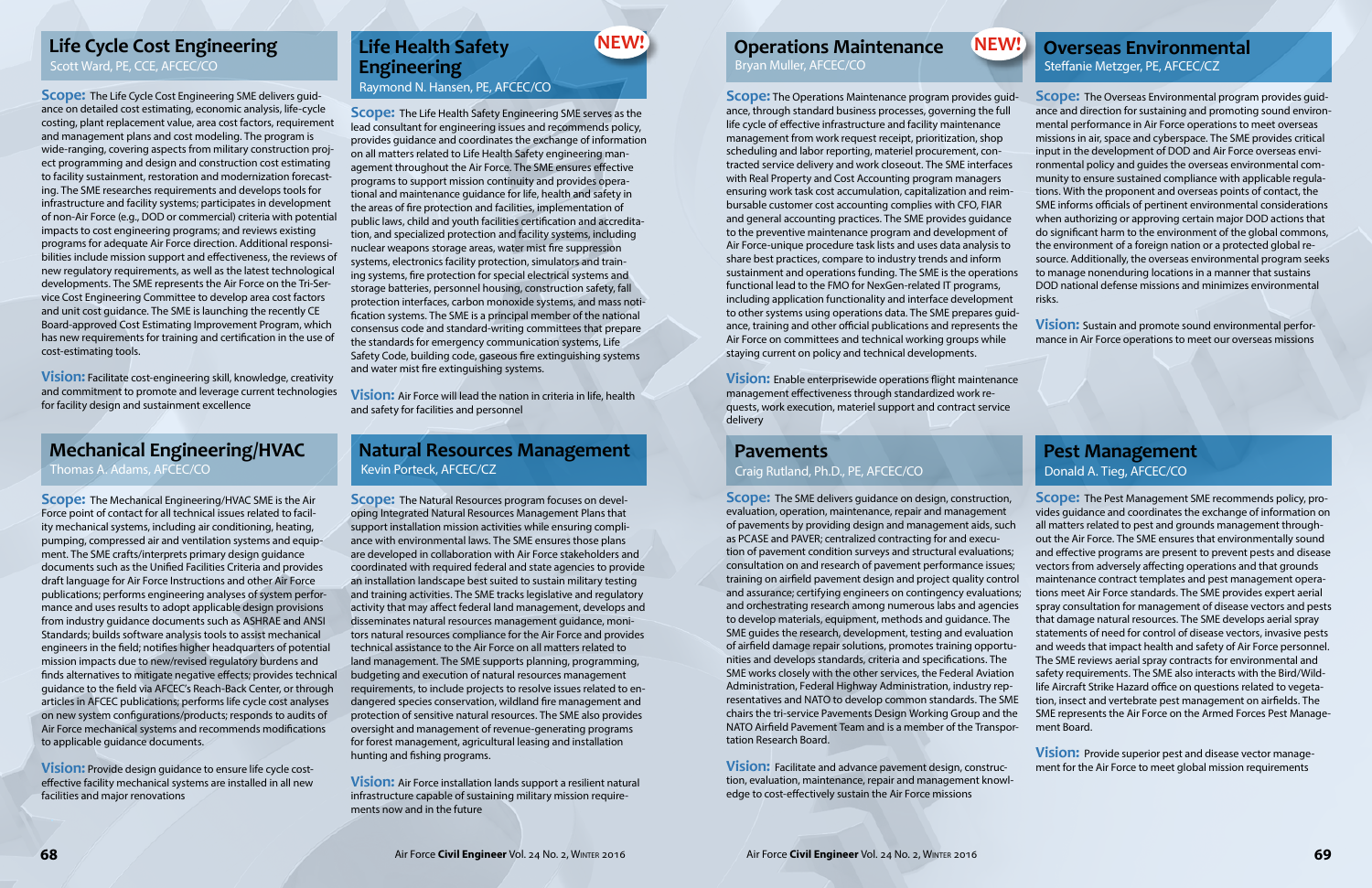**Scope:** The Project Management SME advances Air Force project management through development of improved policies and procedures to optimize and standardize project management practices across the enterprise. The SME works to continually improve Air Force project management by incorporating emerging and industrywide standard practices. The SME is responsible for standardizing work practices; establishing performance metrics; evaluating and implementing, as appropriate, DOD and industry best practices; developing and executing a project management training program; and maintaining the Air Force Design and Construction Project Management Guide. The SME provides a continuous self-audit of internal AFCEC project management, and identifies root causes of any pervasive performance deficiencies across the enterprise in order to develop and implement corrective action plans. The SME develops, maintains and serves as manager of an Air Force Project Management certification program, and partners with the Air Force Civil Engineer Career Program to provide advice on the recruitment and development of project managers.

**Vision:** Optimize project management through continuous evaluation and improvement of practices and adequate training of Air Force project managers

**Scope:** The Range Program is divided into two main programs or focus areas: Operational Range Sustainment and the Military Munitions Response Program. Both of these programs are multifaceted; responsibilities include providing tools, resources, expertise, processes, technical information and techniques to achieve the diverse goals of both programs. The Range Program SME is responsible for review and comment on policies and guidance from the offices of the secretary of Defense and the secretary of the Air Force and for providing technical support to air staff, major commands and installations as required. The SME represents the Air Force on various OSD working groups. The SME oversees much of the Operational Range Sustainment Program, including the annual data call from OSD and the Operational Range Assessment Program, and provides input to the Air Force Restoration Program Management Office concerning the munitions response program.

**Vision:** Facilitate/advance sustainability of all Air Force ranges, supporting warfighter testing and training requirements; make former ranges safe for future use

**Scope:** The Real Estate Transactions program provides a strategically structured approach to acquire, manage and dispose of Air Force real property land, facilities and leases. The SME is the real property focal point, responsible for Air Forcewide accountability and sustainment development, real estate instruction, policy development, governance oversight, training, assessments and utilization criteria development, and overall management of the program to meet Air Force and Department of Defense goals and directives. The SME provides expert consultation and guidance on real property accountability methods and procedures; coordinates policy and procedures with the AF auditor general, DOD inspector general, AF general counsel, General Accounting Office and other entities; prepares congressional testimony for senior AF officials related to real property matters and attends/briefs as circumstances dictate; and represents/leads numerous integrated planning teams, inter-service and interdepartmental committees, task forces and working groups related to real property management, accountability and utilization.

**Vision:** Maintain mission support while enhancing real property guidance and training to improve accountability and sustainment of real property assets

**Scope:** The SME serves as the Air Force lead technical authority on remedial systems issues. The SME's expertise, knowledge and technical advice are focused on remedy selection, implementation, performance evaluation and optimization within the Environmental Restoration Program. In addition to providing consultant and technology-transfer services to the ERP, the SME develops or recommends criteria, standards and directives to air staff, major commands, installations and contractors. The SME also identifies technology demonstration, validation and development needs of the Air Force civil engineering community relating to environmental remedial systems. The SME represents the Air Force with regard to remedial systems issues on committees and technical forums with other DOD services, federal and state agencies, and industry.

#### **Project Management REW! Ranges** *Roofing and Asbestos* **<b>CONEXUS** *Roofing and Asbestos REW!* **Sustainable Design and Development** Paula Shaw, PE, LEED AP, AFCEC/CF

**Vision:** Minimize the financial liabilities and environmental footprint of the Air Force environmental restoration program through competent technical leadership and guidance

**NEW!** 

**NEW!** 

**Scope:** The Sustainable Design and Development SME is the Air Force lead in defining and conceiving programs and projects to advance the state of the art in sustainable technologies and methodologies. The SME provides professional consulting services on siting, designing, constructing, maintaining, operating, re-using and demolishing facilities in a sustainable manner. These services include coordination with engineers and architects during all phases of the project delivery process to ensure compliance with federal, Department of Defense and Air Force sustainability mandates, policy and goals. The SME reviews and comments on new regulatory requirements and keeps abreast of the latest technologies. This allows the SME to have an active role in refreshing, shaping and implementing DOD and AF policy, initiatives and guidance. Additionally, the SME provides gap analyses to guide investment and participation in demonstration, validation and technology transfer of emerging and off-the-shelf sustainability solutions to ensure current and future mission needs are met. Educational activities include developing programs, directives, instructions, lessons, articles and other publications.

**Vision:** Reduce resources consumed by Air Force buildings, reduce waste generated by them and maximize the benefits buildings provide

**Scope:** The Toxicology and Risk Assessment Program provides guidance and consultation and supports technical contract oversight to achieve excellence in environmental risk assessment. The program focuses on providing tools, processes, techniques, technical information resources and training. The SME is responsible for program guidance, outreach and enactment, and supports planning, implementation and policy development. Risk management initiatives develop guidance on long-term management of complex sites focused on achieving the Air Force's environmental program objectives and to inform acquisition strategy for high-cost, high-risk sites. The SME serves as AFCEC's technical authority for toxicology and risk assessment practitioners; supports the environmental restoration program review of risk assessments and emerging contaminants; supports Air Force and DOD leaders on toxicology and risk assessment matters; coordinates with the career field manager on recruiting, mentoring, training and retaining staff; providing professional registration opportunities; and represents the Air Force on tri-service and interagency workgroups.

**Vision:** Implement defensible exposure assessments and toxicity values supporting restoration management and optimize environmental remediation

**Scope:** The Utility Rate Management SME is an engineering professional providing expert guidance to installations worldwide on utility rate issues and specialized contract acquisition for electric, natural gas, water and wastewater. The Utility Rate Management team negotiates on behalf of the Air Force contracting officer and civil engineer customer to help installations procure utility service at a fair price with reasonable terms and conditions. The SME is the principal Air Force liaison to the federal power authorities (Western Area Power Adminstration, Southwestern Power Administration and Bonneville Power Administration), saving over \$25M/year managing federal preference hydropower allocations. The team analyzes utility bills to validate appropriate rates according to contract terms and represents installations during discussions with utility companies and state regulatory bodies to identify savings opportunities.

**Vision:** Identify solutions to planning, engineering and economic problems that affect the acquisition and management of utility services in order to obtain quality, reliable utility service with fair, reasonable and nondiscriminatory rates consistent with mission requirements, resulting in the lowest total cost to the Air Force

**NEW!** 

#### Vacant, AFCEC/CF

## **Ranges** Jon Haliscak, AFCEC/CZ

## **Real Property/Asset Management**

H. LaKenya Sartin, AFCEC/CI

#### **Remedial Systems** Kent C. Glover, Ph.D., AFCEC/CZ

## Samuel L. Brock, DVM, MPH, AFCEC/CZ **Toxicology and Risk Management**

## **Utility Rate Management** Nancy M. Coleal, PE, AFCEC/CN

**Scope:** The SME delivers guidance on facility roofing systems, facilitating, optimizing and standardizing design, maintenance and inspection practices Air Force wide. The SME manages the Roofing program, develops performance criteria for AF facility roofs, offers technical consultation and represents the Air Force on tri-service design working groups. The SME is charged with maintaining technical requirements for facility systems components. Included are built-up, modified bitumen, single-ply, metal, protected membranes, vegetative green, shingle, metal and tile roofing systems. The SME develops and maintains information and guidance on roof system selection criteria, energy conservation, preferred construction, contracting and inspection, establishing basewide roofing maintenance programs. For asbestos abatement, the SME delivers guidance on installation management of asbestos containing materials, including compliance with policy. The SME also consults with other Air Force disciplines that may be impacted by historical presence of asbestos-containing materials in older facilities, to minimize risk of exposure and liability as such facilities reach their end of service Life.

**Vision:** Optimize Air Force roof costs to effectively protect assets and minimize risks to mission

## **Abatement**

Clayton Deel, PE, AFCEC/CO